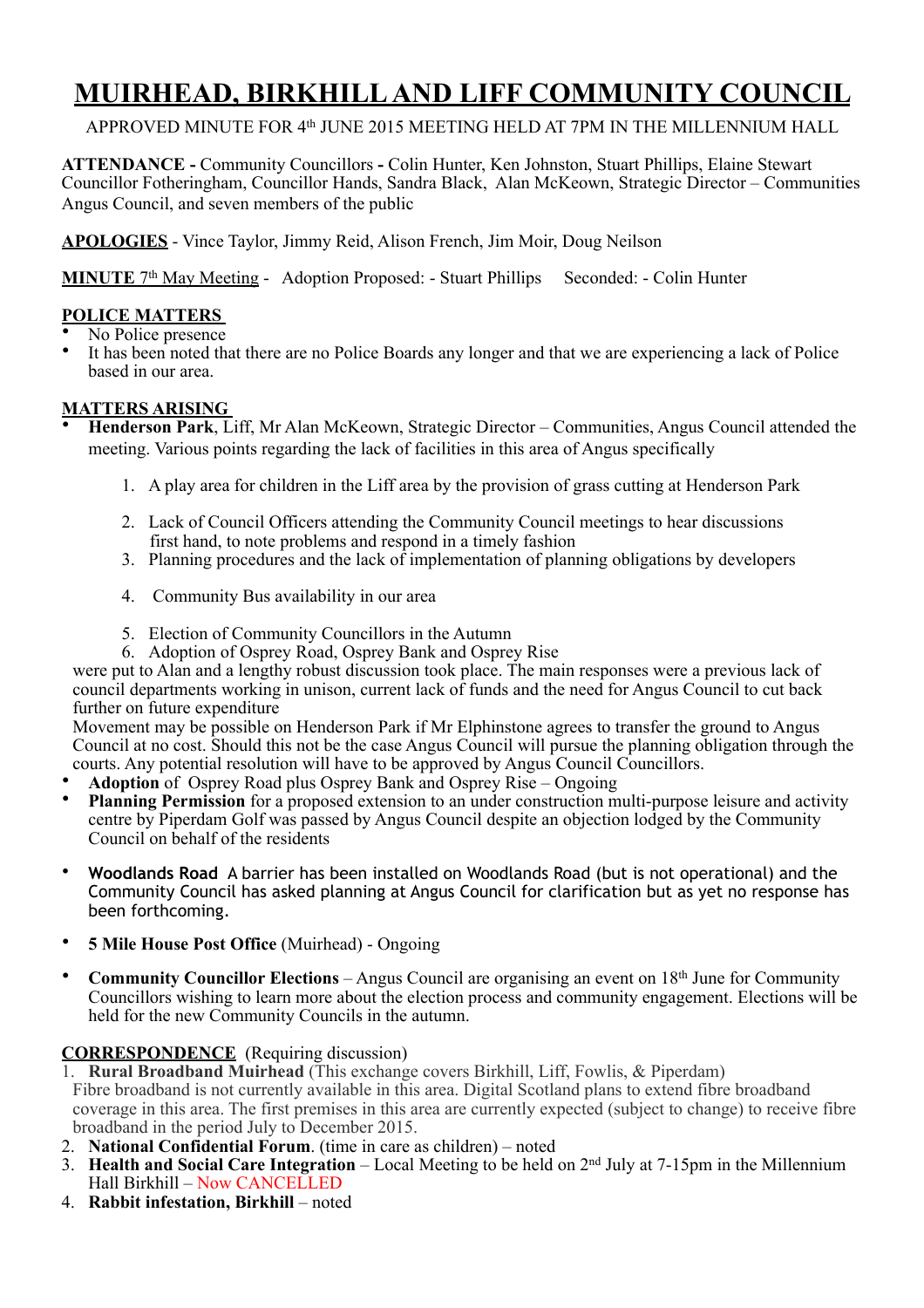- 5. **BT's free town website support** As part of BT's Connected Society programme they offer any town group free website and design advice by registering:<http://www.btck.co.uk/Main/About.aspx>
- 6. **Proposed TAYplan**: Community Drop-in Events at Corn Exchange Cupar Thursday 28 May 3.30pm till 7pm and Dundee Central Library - Wednesday 3 June 3.30pm till 7pm

Period for Representations opens on Monday 11 May 2015 and closes at 12 noon on Friday 3 July 2015. It would appear the Kingsway is still the preferred option

# **CORRESPONDENCE - A**ll of this correspondence has been forwarded to the MBLCC Councillors These do not need discussion unless a Community Councillor or Attendee wishes to raise any subject

- **Voluntary Health Scotland: Enews May**
- **What's New Lists**
- **Commission for Local tax Reform** is asking for detailed views about the future of local taxation in Scotland**.** The deadline for submissions is Monday 22 June**.**
- Life in Scotland for LGBT Young People: Community & Identity
- **Volume of Minutes 133**

#### **BUSES**

• **New Bus Timetables** – None affecting the Community Council area

### **ROADS**

• **Scottish Water** are still involved with the adoption of Osprey Road plus Osprey Bank and Osprey Rise

### **FINANCE**

- **Insurance Form** For completion
- **Annual accounts** Reminder accounts now due

### **WEB SITE**

• **Facebook** – We have now received 274 likes

#### **PLANNING**

- **Ref: 15/00400/PPPL** Erection of a detached dwelling house in garden ground at Balfield House, 8 Osprey View, Piperdam, Fowlis, Dundee DD2 5LZ by Mr Airlie
- **Ref: 15/00418/FULL** Alterations and extension to Coach House, Stables and Steading to form a dwelling house at Dower House 8 Church Road, Liff, Dundee DD2 5NN by Professor Thomas MacDonald
- **Ref: 15/00419/LBC** Alterations and extensions to Coach House, Stables and Steading to form a dwelling house at Dower House, 8 Church Road, Liff Dundee DD2 5NN by Ninewells Hospital and Medical School
- **Ref: 15/00420/FULL** Extension to dwelling house at 5 Rosemount Road, Birkhill, Dundee DD2 5PU by Mr & Mrs Kyle
- **Ref: 15/00442/MDPO** Modification of Planning Obligation of planning application 01/01141/OUT Blossom Cottage, Binns, Invergowrie Dundee DD2 5LL
- **Ref: 15/00488/EIASCR** Screening opinion for an environmental impact assessment with regards to proposed Solar PV park at a field 620m North West of Binns Farm, Binns Invergowrie for Green energy UK Direct Ltd.

#### **SOUTH WEST SIDLAW DEVELOPMENT TRUST**

**Project Manager** - there is to be a meeting on Thursday 11<sup>th</sup> June to finalise the Job Description for recruiting a Project Manager

# **A O C B**

• **GP Practice Boundaries** - there is a change to GP boundaries - an example being that our area is now outwith the Hillbank Practice at Hilltown. It has been stated however that existing clients will not be asked to leave

#### **DATE OF NEXT MEETING** 7pm on 2<sup>nd</sup> July in the Millennium Hall Birkhill **ONGOING ISSUES**

To be discussed only if there is a change to the current position and the item is not on the Standard Agenda

- **Liff** Church Road, Woodside Road and Henderson Park
- **Piperdam** Core Path Gates
- **Fowlis** Village Green